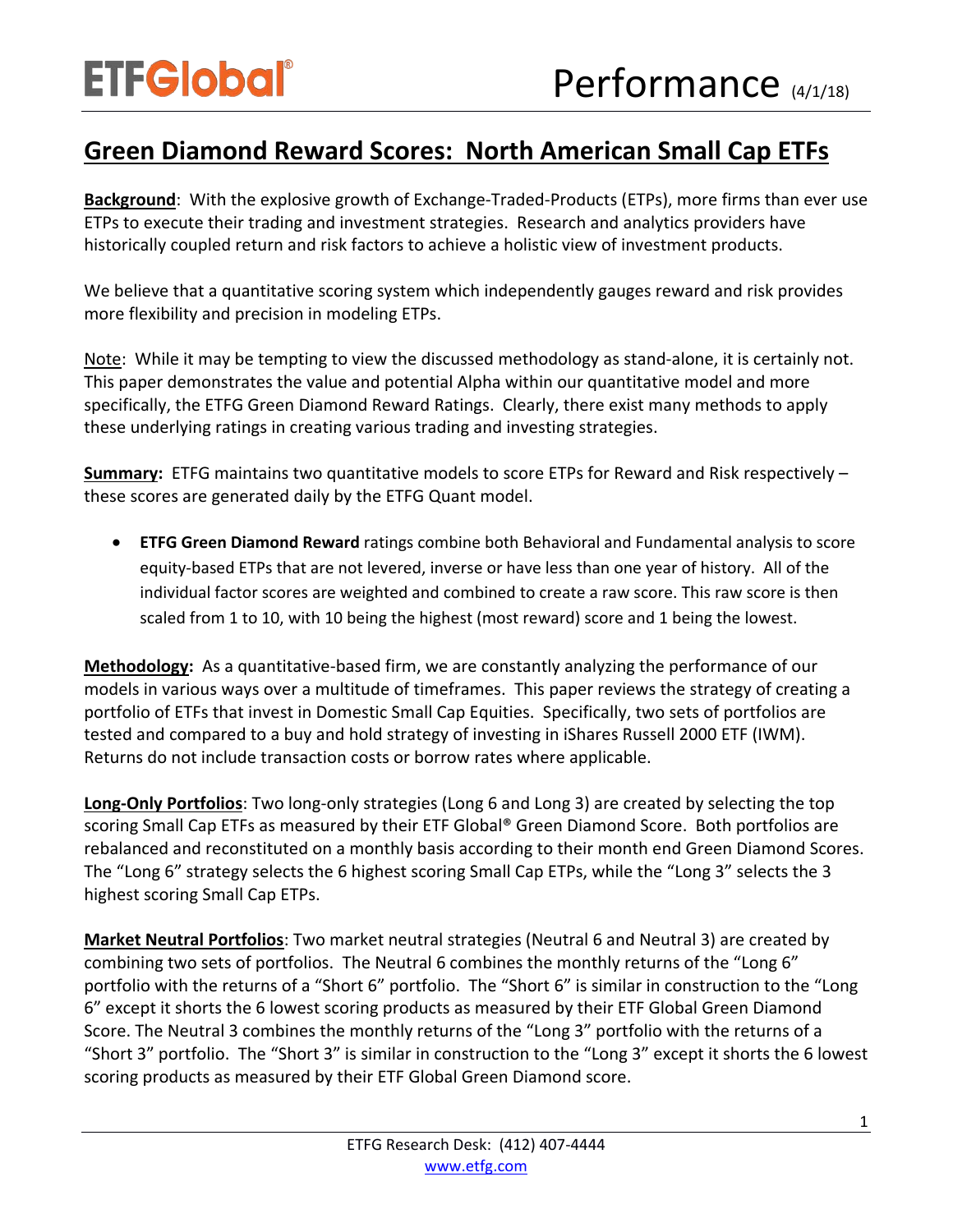**Conclusion:** A monthly rotation strategy that invests in the highest scoring Domestic Small Cap ETPs outperforms a buy and hold strategy on both an absolute return basis and a risk-adjusted return basis. A significant gain the Sharpe Ratio can be achieved by creating a market neutral strategy that takes long positions in the highest scoring products, while shorting the products with the lowest scores.

Sophisticated traders can use the net exposure to the underlying constituents of the products to create a pure equity market neutral strategy that may further enhance the return profile of the strategy.

For Research Inquiries: research@etfg.com or (412) 407-4444

| <b>Green Diamond Reward Scores: North America Small Cap ETFS</b> |      |                   |                   |                  |                  |                  |
|------------------------------------------------------------------|------|-------------------|-------------------|------------------|------------------|------------------|
| <b>Month</b>                                                     | Year | <b>Top 6 Long</b> | <b>Top 3 Long</b> | <b>Neutral 6</b> | <b>Neutral 3</b> | <b>Benchmark</b> |
| <b>October</b>                                                   | 2012 | $-2.75%$          | $-2.92%$          | $-0.70%$         | $-0.18%$         | $-2.17%$         |
| <b>November</b>                                                  | 2012 | 0.86%             | 0.73%             | 0.44%            | 0.99%            | 0.55%            |
| <b>December</b>                                                  | 2012 | 3.45%             | 3.35%             | 0.60%            | 0.85%            | 3.62%            |
| January                                                          | 2013 | 6.41%             | 6.45%             | 0.58%            | $-0.57%$         | 6.24%            |
| <b>February</b>                                                  | 2013 | 1.07%             | 1.19%             | 0.24%            | $-0.38%$         | 1.00%            |
| <b>March</b>                                                     | 2013 | 4.65%             | 4.85%             | 0.94%            | 0.83%            | 4.66%            |
| <b>April</b>                                                     | 2013 | $-0.58%$          | $-0.31%$          | $-0.24%$         | $-0.06%$         | $-0.35%$         |
| May                                                              | 2013 | 3.49%             | 4.49%             | $-1.16%$         | $-0.41%$         | 3.93%            |
| June                                                             | 2013 | $-2.53%$          | $-2.90%$          | $-1.05%$         | $-1.16%$         | $-0.82%$         |
| July                                                             | 2013 | 7.36%             | 7.39%             | 0.13%            | 0.19%            | 7.33%            |
| <b>August</b>                                                    | 2013 | $-1.86%$          | $-1.37%$          | 0.61%            | 1.18%            | $-3.16%$         |
| September                                                        | 2013 | 6.12%             | 6.16%             | 0.82%            | 1.21%            | 6.49%            |
| <b>October</b>                                                   | 2013 | 2.88%             | 2.82%             | $-0.40%$         | $-0.52%$         | 2.42%            |
| <b>November</b>                                                  | 2013 | 1.75%             | 2.45%             | $-0.48%$         | $-0.76%$         | 3.96%            |
| <b>December</b>                                                  | 2013 | 2.21%             | 2.40%             | 0.56%            | 0.38%            | 2.02%            |
|                                                                  |      |                   |                   |                  |                  |                  |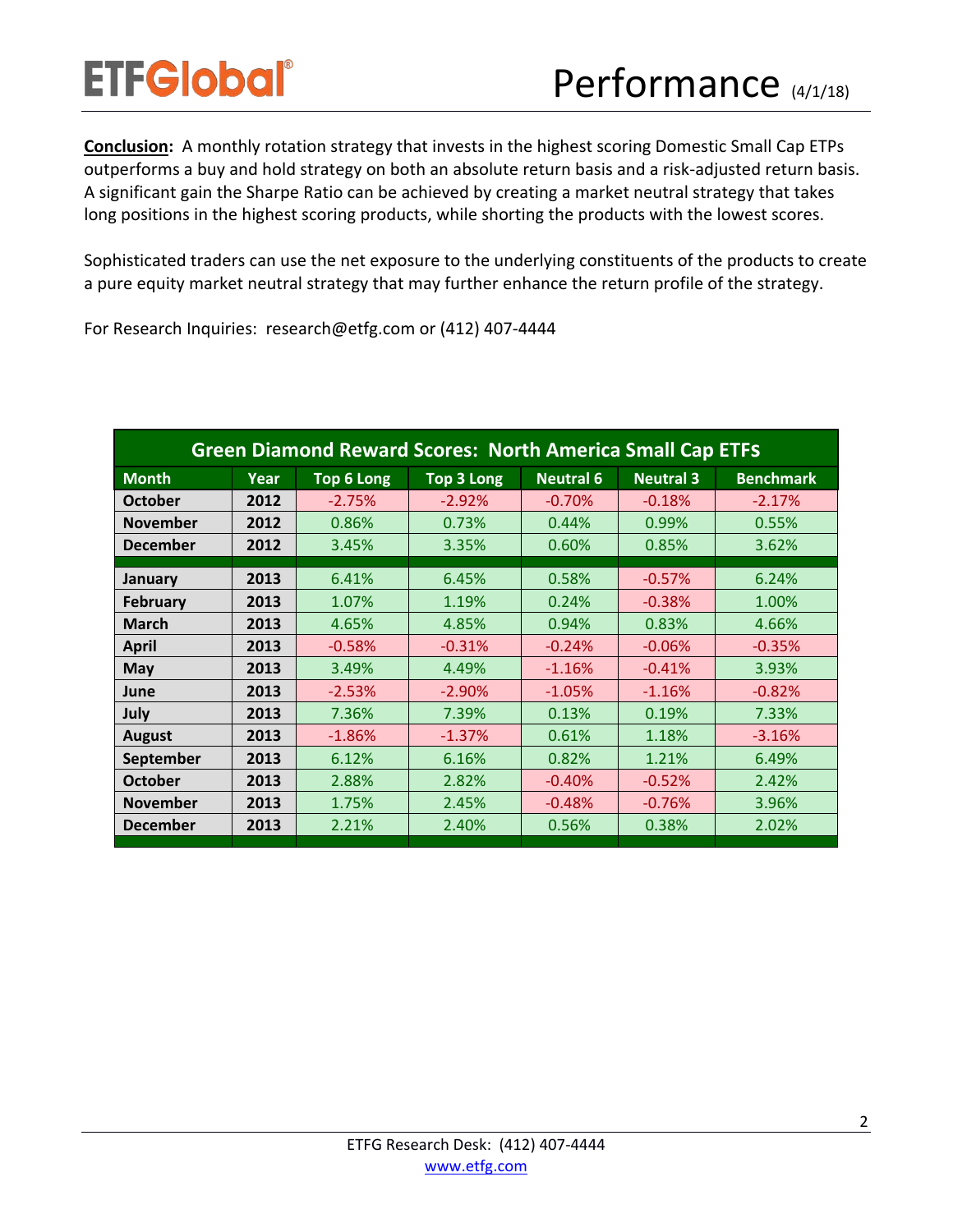| <b>Green Diamond Reward Scores: North America Small Cap ETFS</b> |      |                   |                   |                  |                  |                  |
|------------------------------------------------------------------|------|-------------------|-------------------|------------------|------------------|------------------|
| <b>Month</b>                                                     | Year | <b>Top 6 Long</b> | <b>Top 3 Long</b> | <b>Neutral 6</b> | <b>Neutral 3</b> | <b>Benchmark</b> |
| January                                                          | 2014 | $-2.94%$          | $-2.45%$          | 0.11%            | 0.28%            | $-2.77%$         |
| <b>February</b>                                                  | 2014 | 4.74%             | 4.63%             | $-0.20%$         | $-0.46%$         | 4.78%            |
| <b>March</b>                                                     | 2014 | 0.93%             | 0.36%             | 0.56%            | 0.36%            | $-0.75%$         |
| <b>April</b>                                                     | 2014 | $-2.96%$          | $-3.77%$          | $-0.54%$         | $-0.42%$         | $-3.75%$         |
| <b>May</b>                                                       | 2014 | 0.41%             | 0.38%             | 0.00%            | 0.02%            | 0.79%            |
| June                                                             | 2014 | 5.43%             | 5.68%             | 0.34%            | 0.06%            | 5.27%            |
| July                                                             | 2014 | $-4.83%$          | $-4.54%$          | 0.38%            | 0.28%            | $-6.05%$         |
| <b>August</b>                                                    | 2014 | 4.59%             | 4.87%             | 0.28%            | 0.30%            | 4.83%            |
| September                                                        | 2014 | $-4.39%$          | $-4.40%$          | 0.66%            | 0.56%            | $-5.93%$         |
| <b>October</b>                                                   | 2014 | 4.50%             | 5.07%             | 1.48%            | 1.42%            | 6.59%            |
| <b>November</b>                                                  | 2014 | 1.52%             | 1.66%             | 1.08%            | 0.65%            | 0.11%            |
| <b>December</b>                                                  | 2014 | 2.52%             | 1.93%             | 1.32%            | 0.83%            | 2.89%            |
| January                                                          | 2015 | $-2.67%$          | $-2.34%$          | 1.38%            | 0.88%            | $-3.28%$         |
| <b>February</b>                                                  | 2015 | 5.80%             | 5.55%             | 0.01%            | 0.03%            | 5.95%            |
| <b>March</b>                                                     | 2015 | 0.86%             | 1.48%             | $-0.58%$         | $-0.23%$         | 1.77%            |
| <b>April</b>                                                     | 2015 | $-1.58%$          | $-2.00%$          | $-1.61%$         | $-1.69%$         | $-2.56%$         |
| <b>May</b>                                                       | 2015 | 0.83%             | 2.09%             | $-0.13%$         | 0.54%            | 2.24%            |
| June                                                             | 2015 | 0.26%             | $-0.45%$          | 0.11%            | $-0.12%$         | 0.78%            |
| July                                                             | 2015 | $-0.14%$          | $-0.58%$          | 1.76%            | 2.67%            | $-1.10%$         |
| <b>August</b>                                                    | 2015 | $-5.21%$          | $-5.78%$          | 0.16%            | 0.17%            | $-6.31%$         |
| September                                                        | 2015 | $-4.37%$          | $-3.89%$          | $-0.38%$         | 0.00%            | $-4.94%$         |
| <b>October</b>                                                   | 2015 | 6.70%             | 6.40%             | 0.54%            | 0.08%            | 5.62%            |
| <b>November</b>                                                  | 2015 | 2.31%             | 2.53%             | $-0.30%$         | $-0.47%$         | 3.26%            |
| <b>December</b>                                                  | 2015 | $-5.02%$          | $-5.13%$          | $-0.32%$         | $-0.21%$         | $-5.03%$         |
| January                                                          | 2016 | $-7.17%$          | $-7.61%$          | 1.09%            | 1.49%            | $-8.58%$         |
| <b>February</b>                                                  | 2016 | $-3.57%$          | $-4.71%$          | 0.42%            | $-1.14%$         | $-0.22%$         |
| <b>March</b>                                                     | 2016 | 15.10%            | 10.55%            | 1.42%            | 0.78%            | 8.01%            |
| <b>April</b>                                                     | 2016 | 1.73%             | 2.28%             | 0.17%            | 0.79%            | 1.67%            |
| <b>May</b>                                                       | 2016 | $-1.15%$          | $-2.84%$          | $-1.51%$         | $-2.50%$         | 2.24%            |
| June                                                             | 2016 | $-0.18%$          | $-0.02%$          | 0.08%            | $-0.04%$         | $-0.02%$         |
| July                                                             | 2016 | 5.83%             | 6.03%             | 0.31%            | 0.08%            | 5.30%            |
| <b>August</b>                                                    | 2016 | 2.11%             | 2.50%             | 0.42%            | 0.63%            | 1.78%            |
| September                                                        | 2016 | 1.10%             | 1.07%             | 0.34%            | 0.26%            | 0.80%            |
| <b>October</b>                                                   | 2016 | $-5.76%$          | $-5.55%$          | $-0.95%$         | $-0.88%$         | $-4.98%$         |
| <b>November</b>                                                  | 2016 | 12.66%            | 13.45%            | 0.12%            | 0.86%            | 11.51%           |
| <b>December</b>                                                  | 2016 | 2.01%             | 2.06%             | $-0.44%$         | $-3.28%$         | 2.46%            |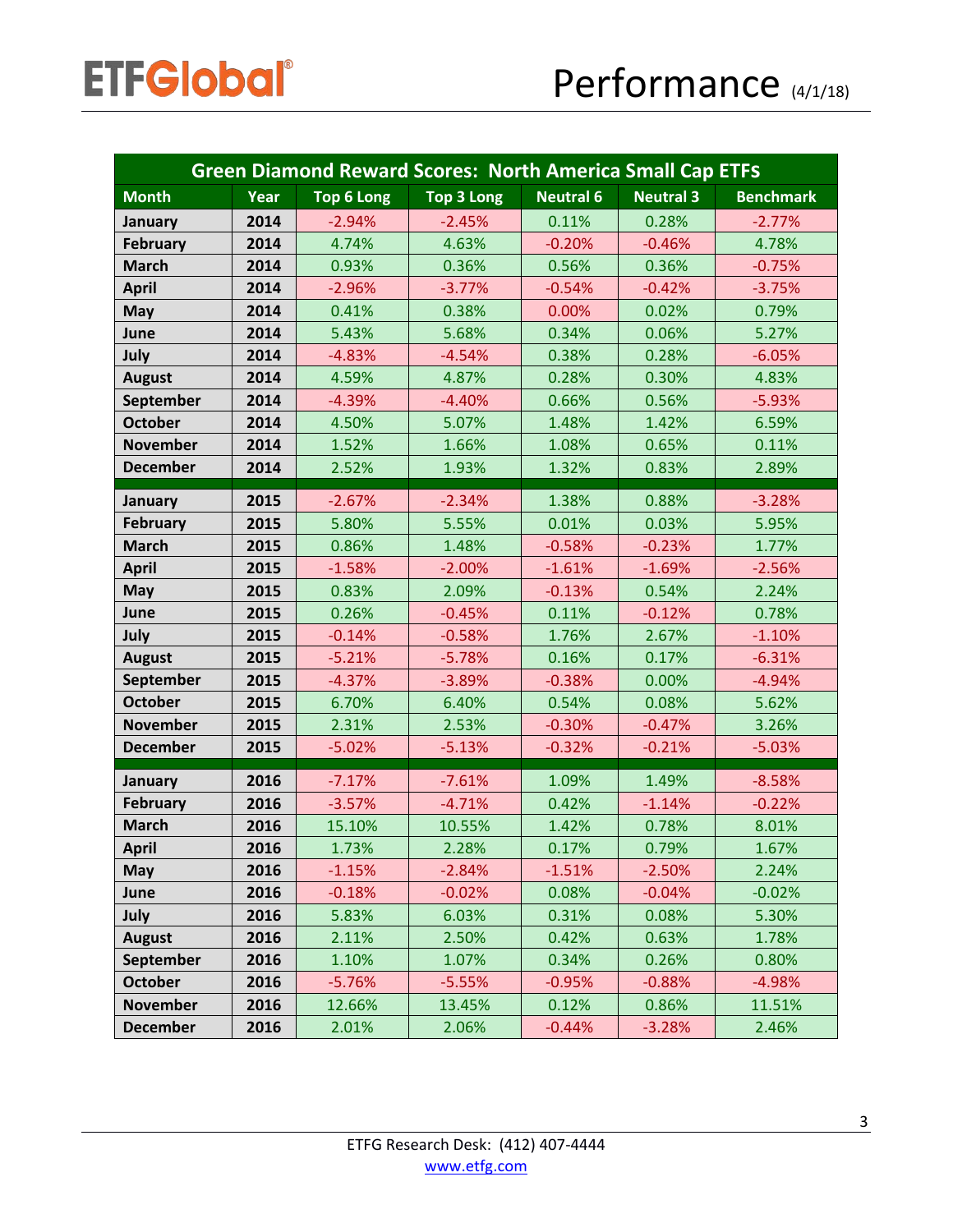| <b>Green Diamond Reward Scores: North America Small Cap ETFS</b> |      |                   |                   |                  |                  |                  |
|------------------------------------------------------------------|------|-------------------|-------------------|------------------|------------------|------------------|
| <b>Month</b>                                                     | Year | <b>Top 6 Long</b> | <b>Top 3 Long</b> | <b>Neutral 6</b> | <b>Neutral 3</b> | <b>Benchmark</b> |
| January                                                          | 2017 | $-1.16%$          | $-1.02%$          | 0.06%            | 0.41%            | $-0.42%$         |
| <b>February</b>                                                  | 2017 | 1.62%             | 1.07%             | $-0.22%$         | $-0.31%$         | 2.64%            |
| <b>March</b>                                                     | 2017 | $-0.06%$          | $-0.29%$          | 0.03%            | $-0.03%$         | $-0.26%$         |
| <b>April</b>                                                     | 2017 | 0.93%             | 1.29%             | $-0.18%$         | 0.05%            | 1.15%            |
| May                                                              | 2017 | $-2.31%$          | $-2.29%$          | $-0.06%$         | $-0.04%$         | $-1.97%$         |
| June                                                             | 2017 | 3.43%             | 3.97%             | 0.36%            | 0.94%            | 3.37%            |
| July                                                             | 2017 | 0.83%             | 0.95%             | $-0.01%$         | $-0.07%$         | 0.42%            |
| <b>August</b>                                                    | 2017 | $-1.71%$          | $-1.84%$          | 0.10%            | 0.06%            | $-1.26%$         |
| September                                                        | 2017 | 7.58%             | 8.79%             | 0.56%            | 1.24%            | 6.05%            |
| <b>October</b>                                                   | 2017 | 1.01%             | 0.70%             | $-0.02%$         | $-0.26%$         | 0.73%            |
| <b>November</b>                                                  | 2017 | 3.04%             | 3.56%             | $-0.03%$         | 0.19%            | 2.94%            |
| <b>December</b>                                                  | 2017 | $-1.16%$          | $-2.33%$          | $-0.33%$         | $-1.06%$         | $-0.77%$         |
| January                                                          | 2018 | 1.70%             | 2.07%             | $-0.36%$         | 0.13%            | 2.56%            |
| <b>February</b>                                                  | 2018 | $-4.32%$          | $-3.79%$          | $-0.19%$         | 0.21%            | $-3.84%$         |
| <b>March</b>                                                     | 2018 | 0.96%             | 0.33%             | $-0.31%$         | $-0.30%$         | 0.98%            |

| <b>Summary</b> |                  |                  |          |          |            |  |
|----------------|------------------|------------------|----------|----------|------------|--|
|                | Top <sub>6</sub> | Top <sub>3</sub> | 6 Combo  | 3 Combo  | <b>IWM</b> |  |
| 2012           | 1.47%            | 1.06%            | 0.34%    | 1.66%    | 1.93%      |  |
| 2013           | 35.04%           | 38.56%           | 0.52%    | $-0.12%$ | 38.70%     |  |
| 2014           | 9.09%            | 8.96%            | 5.59%    | 3.96%    | 5.04%      |  |
| 2015           | $-3.01%$         | $-2.91%$         | 0.60%    | 1.62%    | $-4.48%$   |  |
| 2016           | 22.40%           | 16.15%           | 1.45%    | $-0.36%$ | 20.10%     |  |
| 2017           | 12.28%           | 12.71%           | 0.26%    | 1.11%    | 13.06%     |  |
| 2018           | $-1.76%$         | $-1.48%$         | $-0.86%$ | 0.04%    | $-0.41%$   |  |
| Total          | 95.73%           | 91.04%           | 8.04%    | 8.11%    | 91.80%     |  |
| Annualized     | 12.99%           | 12.49%           | 1.42%    | 1.43%    | 12.57%     |  |
| Ann. St Dev    | 14.34%           | 14.27%           | 2.31%    | 2.73%    | 13.60%     |  |
| Sharpe         | 0.906            | 0.876            | 0.61     | 0.523    | 0.924      |  |

\*Reflects no borrowing or transaction costs and spans inception (9/30/12) through current date